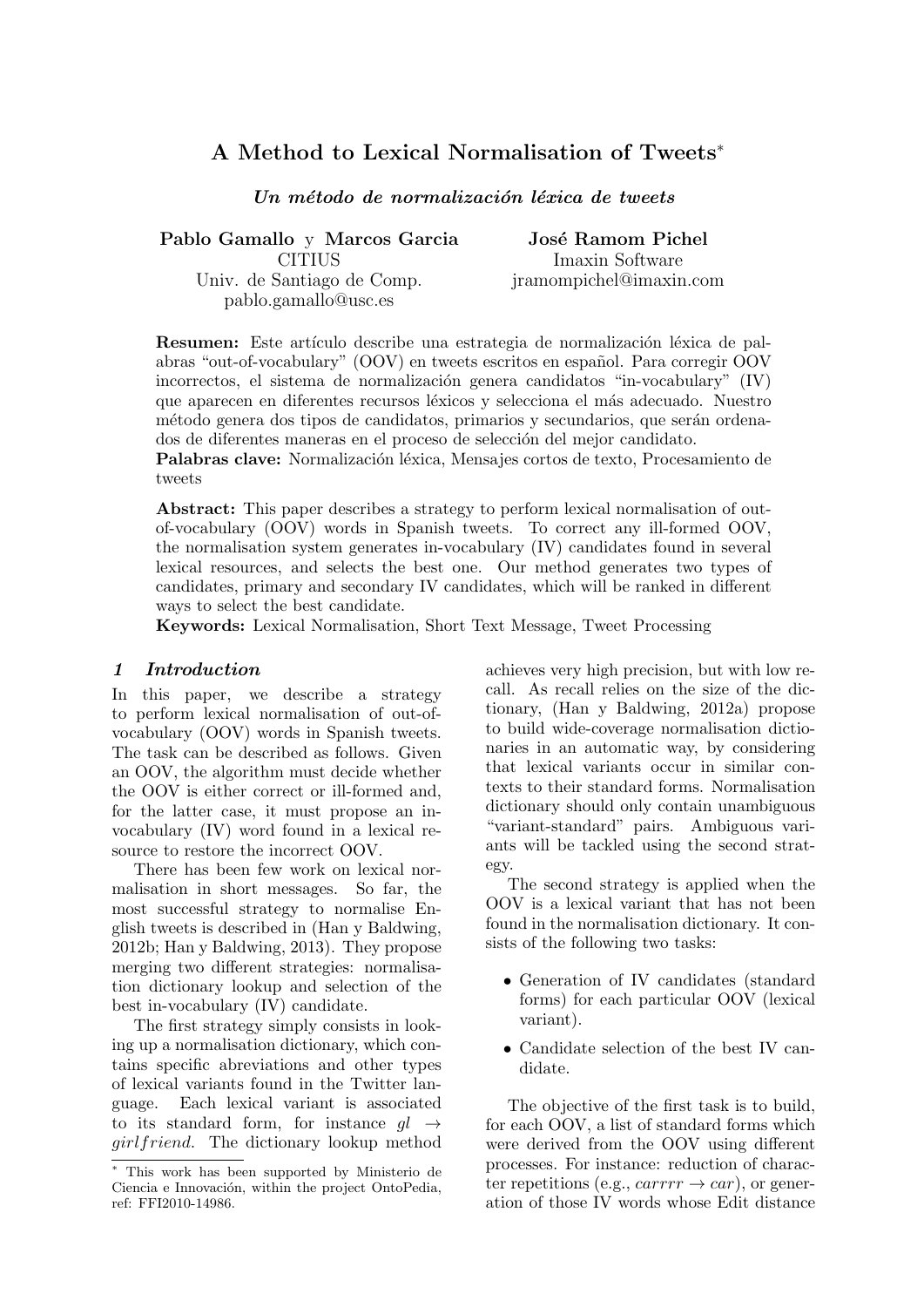with regard to the target OOV is within a given threshold.

The second task consists in selecting the best candidate out of the list generated in the previous step. Two different selection methods can be used: string similarity and context inference. To compute string similarity between the OOV and the different IV candidates, several measures and strategies can be used: lexical Edit distance, phonemic Edit distance, the longest common subsequence, affix substring, and so on. For context inference, the IV candidates of a given OOV can be ranked and then filtered on the basis of their local contexts. Local contexts are compared against a language model. The main problem of this method is that the local context of an OOV is often constituted by other incorrect lexical variants that are not found in the language model.

These two selection methods (string similarity and context inference) are complementary and then can be used together to select the best candidate.

There are, at least, two significant differences between the task evaluated in (Han y Baldwing, 2013) and that proposed at the Tweet Normalization Workshop at SEPLN 2013. On the one hand, the task in (Han y Baldwing, 2013) relies on the basic assumption that lexical variants have already been identified. This means that only ill-formed OOV are taken as input of the selection process. By contrast, the task defined by the Workshop guidelines includes the detection of ill-formed OOV. On the other hand, in (Han y Baldwing, 2013) the correspondences oneto-several are not considered, for instance  $\lim_{\theta} \rightarrow \lim_{m \to \infty}$  *in my opinion*. At the Workshop, by contrast, it is required to search for oneto-several correspondences, since the IV standard forms used to correct OOV can be multiwords. In sum, the task defined at the Tweet Normalization Workshop is more complex than that described in (Han y Baldwing, 2013).

Finally, there are other approaches to SMS and tweet normalisation based on very different strategies. For instance (Beaufort et al., 2010) and (Kaufmann y Kalita, 2010) make use of the Statistical Machine Translation framework, as well as of the noisy channel model, very common in speech processing. The main problem of these approaches is that they rely on large quantities of labelled training data, which are not available for microblogs.

### 2 The method

The normalisation method we propose combines the main strategies and tasks described in (Han y Baldwing, 2013), namely: normalisation dictionary lookup, generation of IV candidates, and selection of the best IV candidate with context information. In addition, given the conditions of the Workshop, we also include in our algorithm ill-formed OOV detection.

The design of our algorithm was motivated by the conclusions we draw from the analysis of the development corpus. We observed that the most frequent types of incorrect Spanish OOV are the following: (1) Uppercase/lowercase confusion:  $patri \rightarrow$  $Patri$ ; (2) character repetition for emphasis:  $Buuenoo \rightarrow Bueno$ ; (3) language-dependent spelling problems, namely for Spanish: missing accents and letter confusion  $(v/b, g/j,$  $\frac{ll}{v}$ ,  $h/\emptyset$  ...).

These three types of errors can be solved using simple specific rules. For the remaining phenomena, which correspond to more heterogeneous problems, we will make use of generic strategies such as those described in the previous section: dictionary lookup and selection of the best IV candidate. For detection of correct/incorrect OOV, we use the following method: if no IV associated to an OOV is found using specific rules or generic strategies, then the OOV is considered as correct. Otherwise it is taken as an ill-formed OOV. Text is lemmatised and PoS tagged using FreeLing (Padró y Stanilovsky, 2012).

Our method contains two modules: a set of lexical resources and an algorithm to detect and correct ill-formed OOV.

#### 2.1 Lexical resources

Our system makes use of three different lexical resources:

- ND Normalisation dictionary, containing incorrect lexical variants and their standard forms.
- SD Standard dictionary, a list of correct forms generated from the lemmas found in the Real Academia Española dictionary (DRAE).

PND Proper names dictionary, containing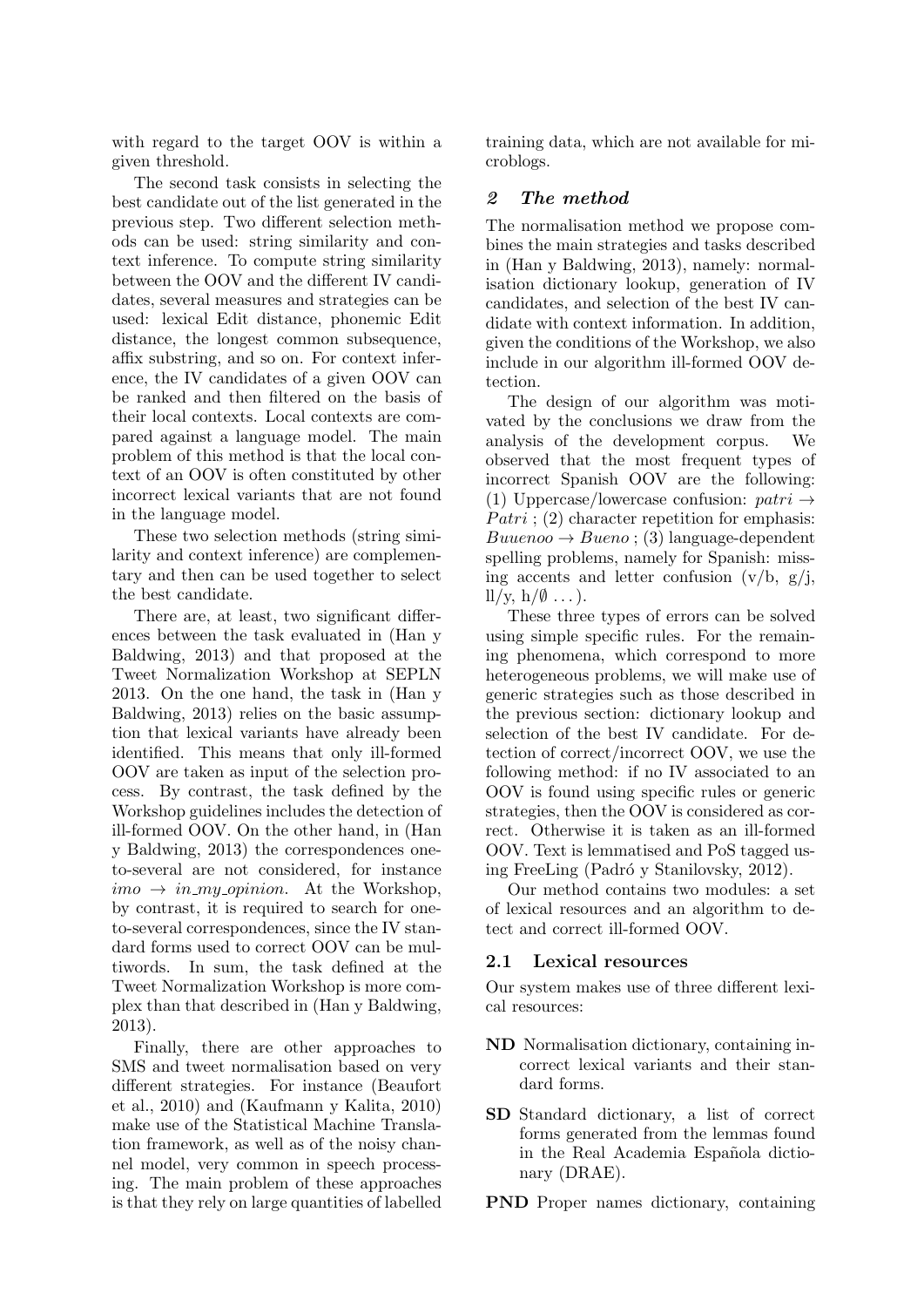proper names extracted from the Spanish Wikipedia.

In the following, we describe how these three dictionaries have been built.

2.1.1 Normalisation Dictionary (ND) It was mainly built using the developement data distributed by the organizers for the Tweet Normalization Workshop at SEPLN 2013. We also used as source of data the list of emoticons accesible from http://en.wikipedia.org/wiki/List\_of\_ emoticons, as well as the list of Spanish abreviations released in http://www.rae. es/dpd/apendices/apendice2.html. Our final normalisation dictionary contains 824 entries.

### 2.1.2 Standard Dictionary (SD)

The standard dictionary is constituted by all the forms automatically generated from the lemmas found in DRAE. These lemmas have been extracted and freely distributed by the project http://olea.org/proyectos/ lemarios. Verb forms were generated with the Cilenis verb conjugator (Gamallo et al., 2013), whereas we used specific morphological rules to generate noun and adjective forms. The final dictionary consists of 778, 149 forms, which is significatively larger than that provided by the last version of FreeLing (556, 509 Spanish forms in FreeLing 3.0).

### 2.1.3 Proper Names Dictionary (PND)

To make easier the detection of correct OOV (for instance, proper names and domainspecific terms that are not in a standard vocabulary), it is useful to make use of a large list of OOV extracted from an enclyclopaedic resource, for instance the Wikipedia. Several PND were automatically extracted. Finally, the PND allowing the best performance in the normalisation task was extraced as follows: First, using CorpusPedia (Gamallo y González, 2010), a simplified format derived from the original downloadable XML file (Wikipedia Dump of May 2011), the names of articles belonging to categories related to persons, locations, and organisations were identified, by using the strategy described in (Gamallo y Garcia, 2011). Then, these names were tokenized and those unigrams whose lowercase variants are found in the standard dictionary (SD) were filtered out. The result is a list of 107, 980 unigrams taking part in the names of persons, locations, and organisations.

# 2.2 The algorithm

The system takes a list of OOV as input. An OOV is considered as correct if the Dictionary Lookup process is true. Dictionary lookup is a process that consists in searching a token in one of the three lexical dictionaries: ND, SD, or PD. If the OOV is found in one of them, then it is considered as correct. However, even if Dictionary Lookup is false, the OOV will be considered as correct if Affix Check is true. Affix Check is a process that extracts regular suffixes and prefixes from the OOV and verifies whether the stem of the OOV takes part of an entry found in one of the three dictionaries. Otherwise, the OOV can be incorrect.

Given an incorrect OOV, we generate a list of variants. A variant of an OOV is an IV candidate if either Dictionary Lookup or Affix Check is true. We distinguish between primary and secondary variants.

# 2.2.1 Generation of primary variants

Primary variants of an OOV are its most likely IV candidates, according to the type of errors we found in the development corpus. Primary variants will be favoured in the process of candidate selection: if at least a primary variant is found, then the system does not consider secondary variants.

Primary variants of an OOV are those IV candidates derived from the OOV that only differ from the source OOV with regard to one of these linguistic phenomena: Uppercase/lowercase confusion, character repetition, or frequent Spanish spelling errors. The frequent spelling errors include, not only typical problems with accents and frequent letter confusions  $(v/b, j/g, etc)$ , but also some phonemic conventions, namely the use of "x" for "ch" (e.g.  $xicle \rightarrow chicken$ ). Primary variants generated by simplifying repetition include the cases of interjection reduction:  $iejee \rightarrow ie$ . For uppercase and lowercase variation, we take into account that words can be written with only lowercase letters, with capitalisation (proper names or first position in the sentence), or with only uppercase letters (e.g. acronyms). For instance, given the OOV "pedro", two other variants are generated: "Pedro" and "PEDRO". If one of them is found in the lexical resources,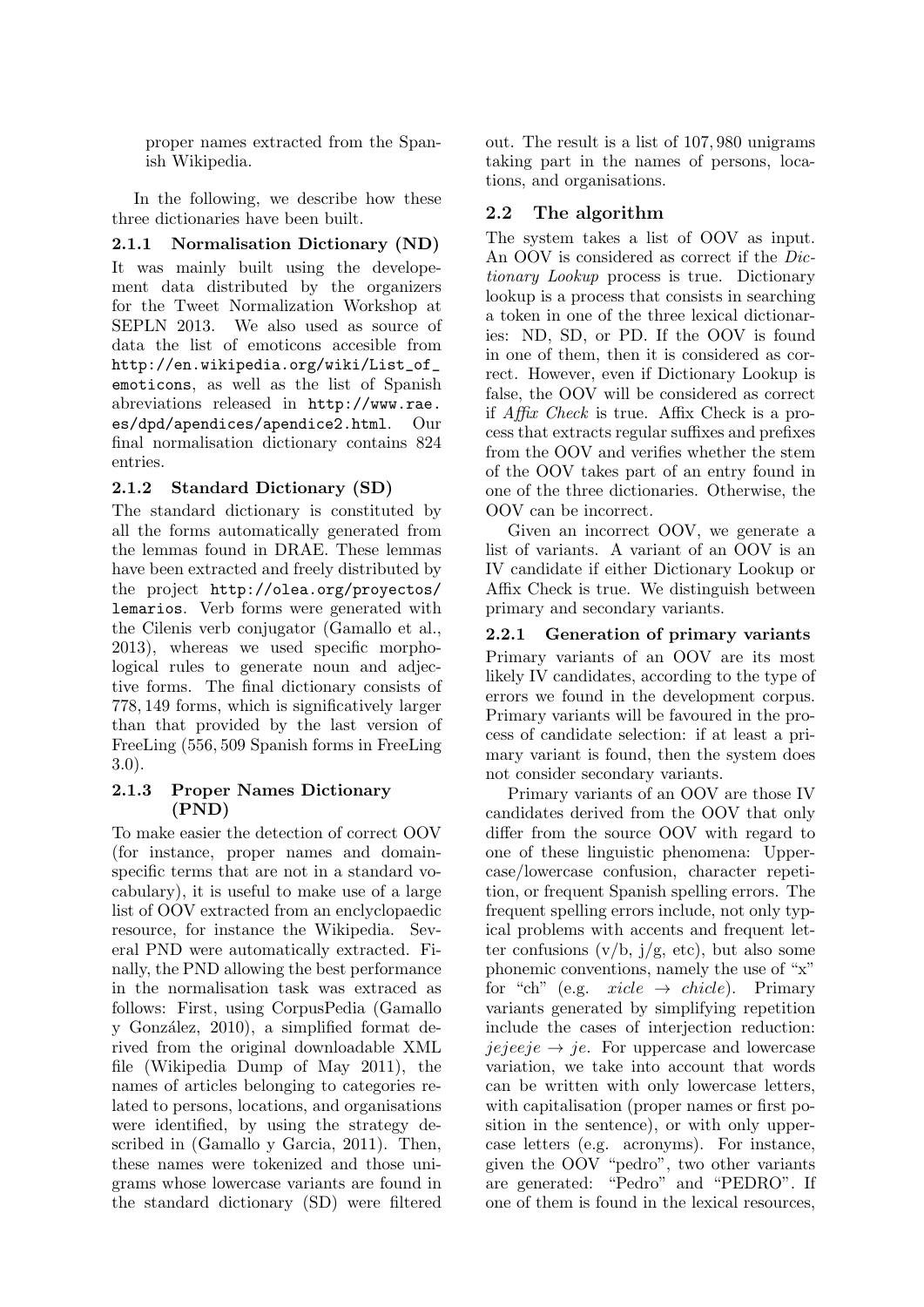then it is considered as a primary IV candidate. Let us note that a primary variant is considered an IV candidate if either Dictionary Lookup or Affix Check is true.

#### 2.2.2 Generation of secondary variants

If no primary variant is found as IV candidate, then a large list of secondary variants is generated using Edit distance. In our experiments, we only generate those variants that have Edit distance 1 with regard to the original OOV. Dictionary Lookup and Affix Check allow us to identify the list of secondary IV candidates. In the next step, we select the best candidate.

### 2.2.3 Candidate selection

To select the best IV candidate of a given OOV, we compare the local context of each candidate against a language model containing bigrams of tokens found within a window of size 4 (2 tokens to the left and 2 to the right of a given token). More precisely, for each candidate, chi-square measure is computed by considering observed frequencies in the local context against expected frequencies in the language model. The language model was built by selecting lemmas of the following list of PoS categories: nouns, verbs, adjectives, prepositions, and adverbs. Text was processed with FreeLing. We also introduced an important restriction that takes into account whether the IV candidate is either a primary or a secondary variant. A primary variant is always selected even if its chi-square score is 0. It means that a primary variant is always selected even if it is not found in the language model. By contrast, for secondary variants, the chi-square must be higher than 0 to be selected. Candidates are ranked considering chi-square values and the above restriction. The best IV candidate on the top of the rank is selected and given as correction of the OOV. At the end, we apply the capitalisation rule which considers the position of the original ill-formed OOV in the sentence: if it is the first word in the sentence, then the selected IV candidate must be written with its first letter in uppercase.

Finally, if no IV candidate (primary or secondary variant) is selected, then the OOV is considered as correct. So, correct OOV are detected in two different ways: first, if Dictionary Lookup or Affix Check is true for the original OOV, or if no IV candidate is selected.

## 3 Experiments

Some experiments were performed using as test set the development corpus provided by the organisation of the Tweet Normalization Workshop. This corpus contains 500 tweets and 651 OOV manually corrected. The language model used by our system was built from two text sources: the collection of 227,255 tweets provided by the Workshop, which were captured between April 1st and 2nd of 2013, and a collection of news from El Pais and El Mundo captured via RSS Crawling. In sum, the language model was created from 50MB of text. The normalisation dictionary contains annotated information from the sample corpus with 100 tweets provided by the Workshop. For the final tests, this dictionary also includes the annotated pairs of the development corpus.

Two versions of our system were tested, "Standard" and "Restricted", and compared against two baselines: "Baseline1" and "Baseline2". The standard version has been described in the previous section. The restricted version includes a constraint on short proper names and short acronyms (with less than 5 letters). The constraint prevents short proper names and acronyms from being expanded with secondary variants. For instance, if the OOV is "BBC", the system does not create IV candidates such as "BBV", "ABC", and so on. In Baseline1, we do not separate primary from secondary variants, and all IV candidates are treated as primary variants. Baseline2 does not separate primary from secondary variants, and all IV candidates are treated as secondary variants.

Table 1 shows the results obtained from the experiments performed on the development set. The best performance is achieved with "Restricted", which is based on the algorithm that makes use of restrictions on short proper names. The low scores reached by the baseline systems clearly show that candidates must be separated at different levels to be treated in different ways. In the test set, "Restricted" achieved 66.3% accuracy, the second best score among the 13 participants in the Tweet-Norm Competition.

# $Bibliografía$

Beaufort, Richard, Sophie Roekhaut, Louise-Amélie Cougnon, y Cédrick Fairon. 2010.